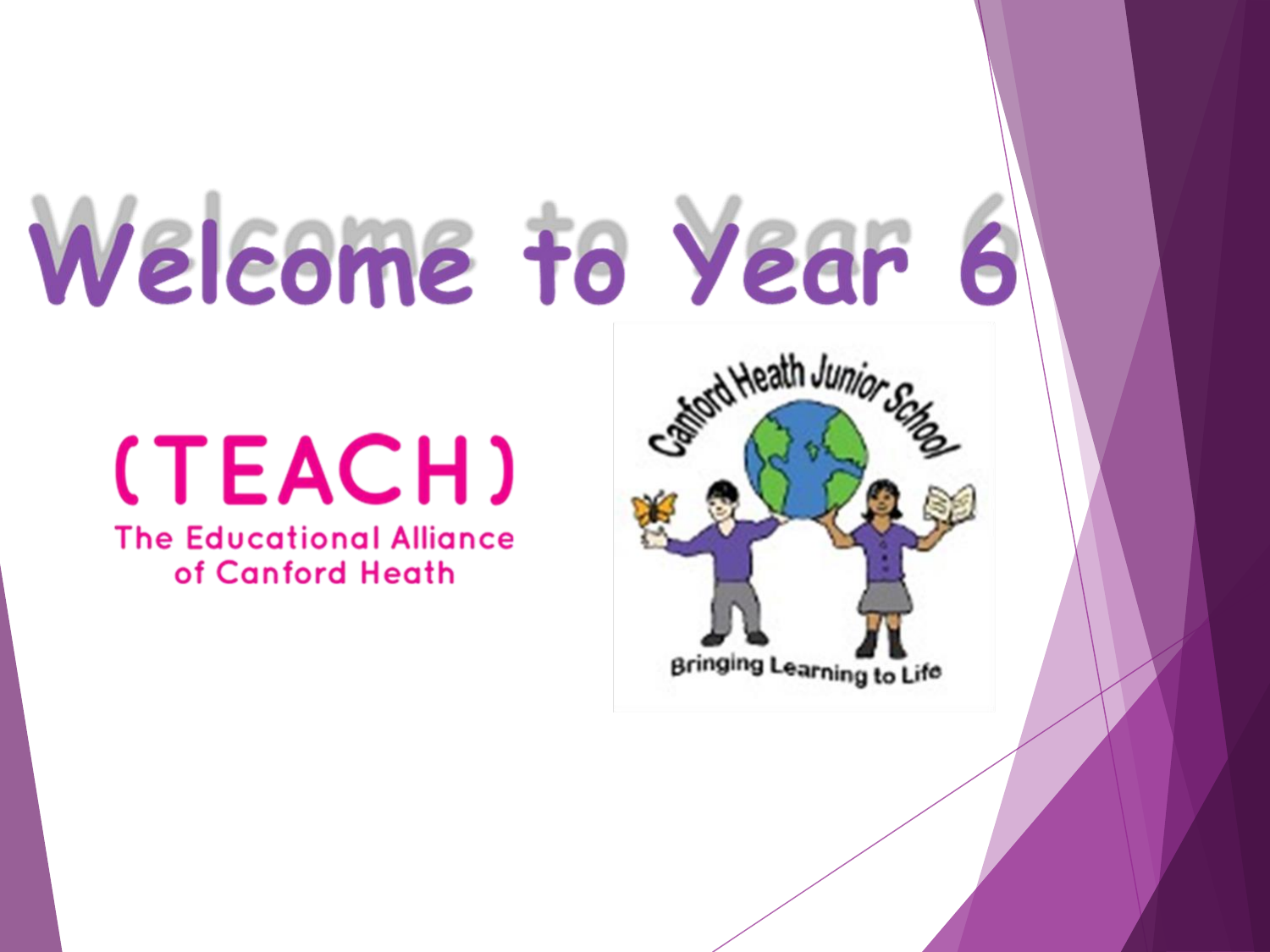# **The Team**

**Mrs Mawer** (6M) – *Year Leader and class teacher* **Miss Hannan** (6H) – *Class teacher* **Mr Nixon** (6N) – *Class teacher* **Mrs Hill/Mrs Young** (6YH) - Class teacher **Mr Roast –** *Additional teacher* **Miss Greenham** – **-** *HLTA/PPA cover* **Mrs Davies** – *TA*  **Mrs Hyland** *– TA* **Mrs Tantrum** – Deputy Head/DSL/Interventions **Mrs Cobb** - *Pastoral Care Worker*

**Mrs Walker – SEN TA**



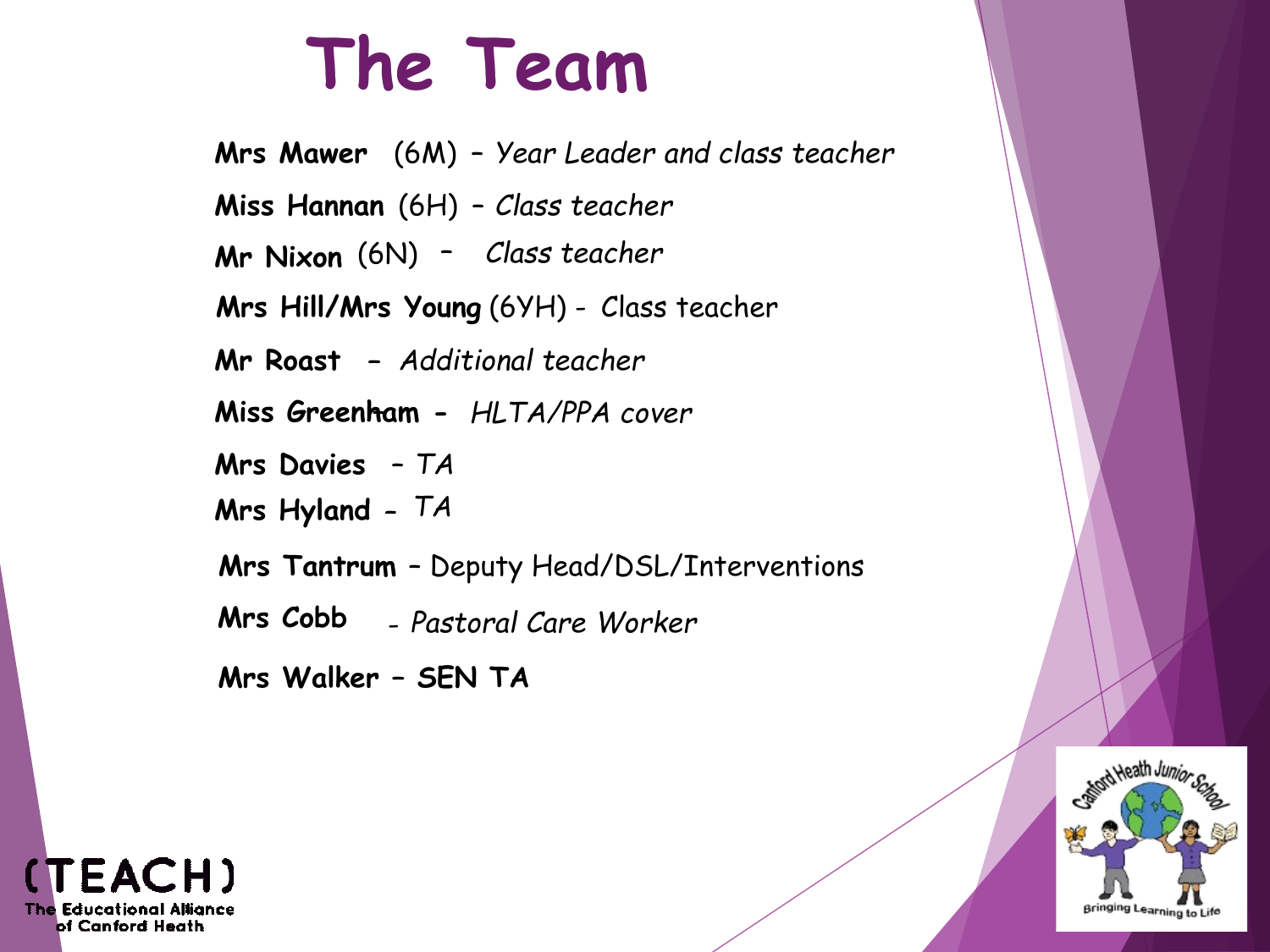#### The curriculum and assessments

- $\blacktriangleright$  The current maths curriculum is a mastery curriculum, which involves a deeper understanding and a much greater emphasis on problem solving and reasoning.
- **There is a big push on spelling and grammar in the** English curriculum.
- The whole curriculum expects more of the children at a younger age.
- ▶ The children will be assess against age-related targets. They will be assessed as below expected standard, working towards expected standard, at expected standard and working at a greater depth within expected standard.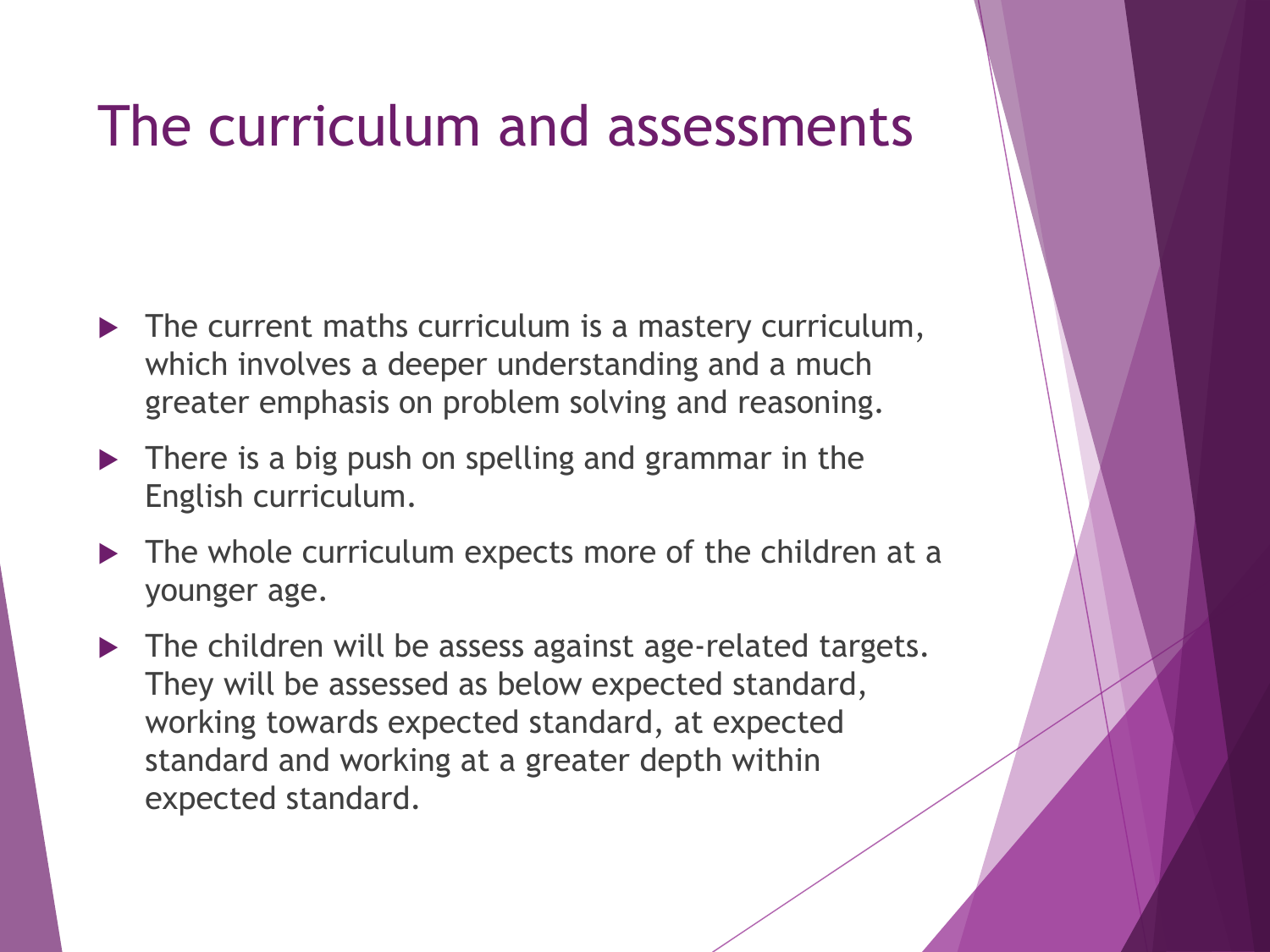#### **Special Educational Needs**

- If your child needs additional support in school then the class teacher or **Mrs Short** will contact you.
- Your child may receive 'school support' and be put on the Special Educational Needs register.
- Your child will have additional targets set which will be shared with you during a separate meeting. These targets will be reviewed once a term.

If you have any concerns regarding your child and special needs, please speak to your child's class teacher.



(TFACH) **Educational Alliance** of Canford Heath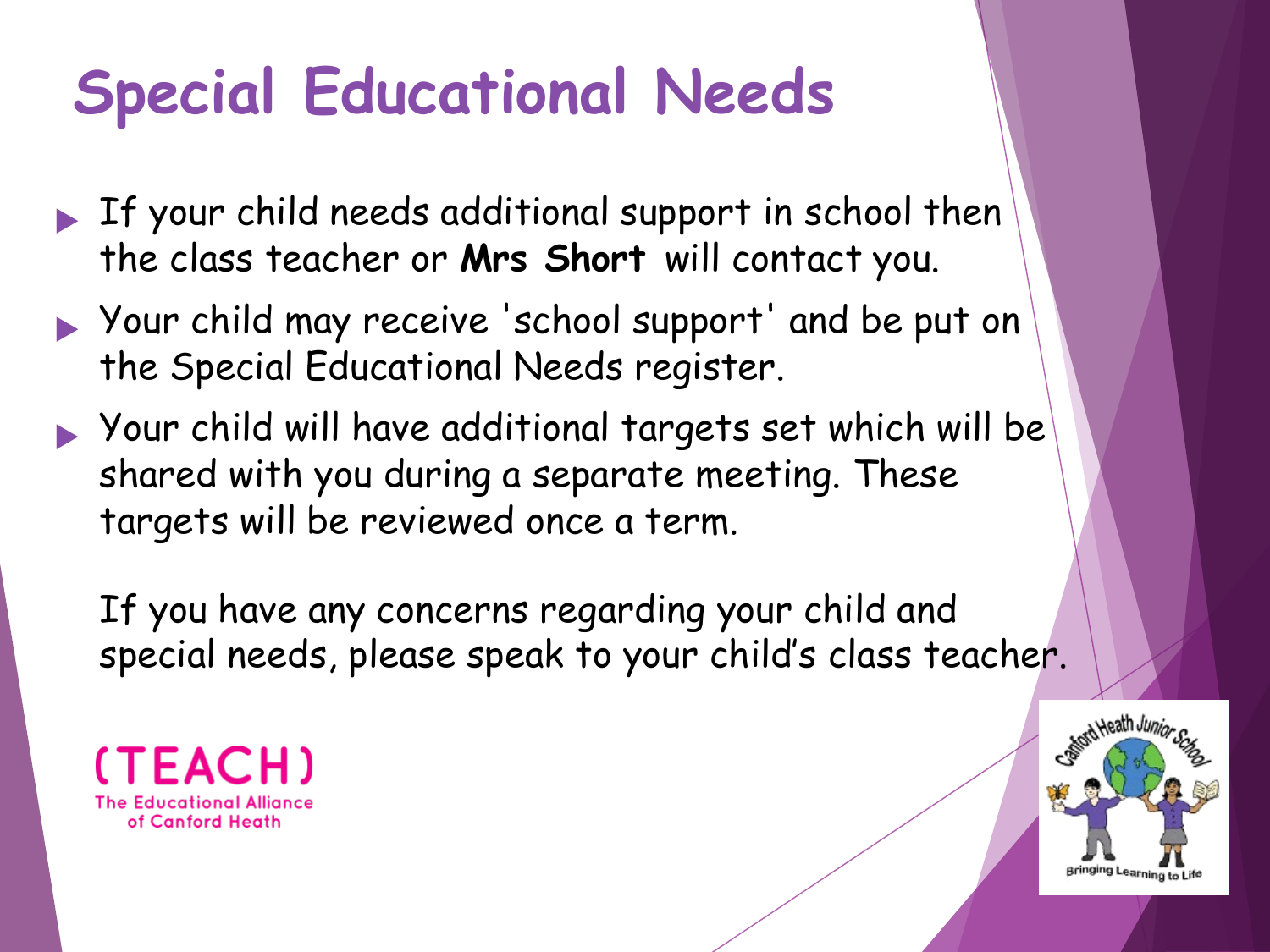#### **Growth Mindset**

 $\checkmark$ TEACH Trust have started pushing the idea of 'growth mindset'.

✓Simple changes in the way we approach our life, tasks and challenges can make a huge difference.

 $\checkmark$  Not about the final 'result', more about the process.

✓Thinking about the vocabulary all staff and children are using.

✓Power of yet!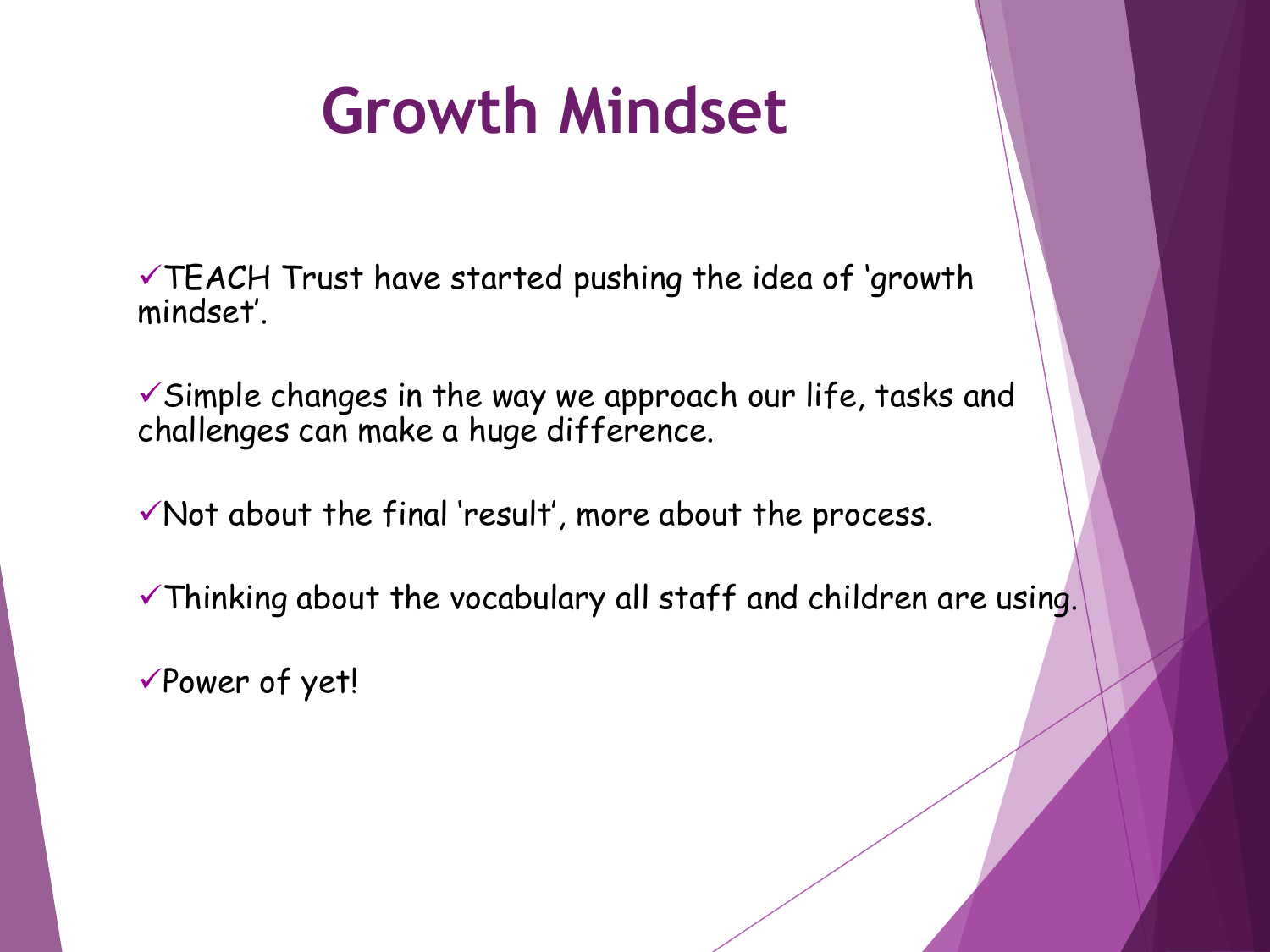### **Rights Respecting**

Canford Heath Junior School is a Gold Level Rights Respecting school. By becoming a Rights' Respecting school, we have adopted  $\alpha$ coherent values framework which shapes the ethos, language and curriculum of the school.

In our learning, teaching, action and word, we recognise and support the rights of all children, irrespective of race, religion, ability or gender. This, and our core values of lifelong learning, creativity and respect, support us in our aim to improve self esteem, enhance moral and academic development, improve relationships and behaviour, reduce prejudice, develop global citizenship and aid school improvement.

The children will spend the first few PSHCE lessons this term creating a Rights Respecting charter which allows them to show their pupil voice.



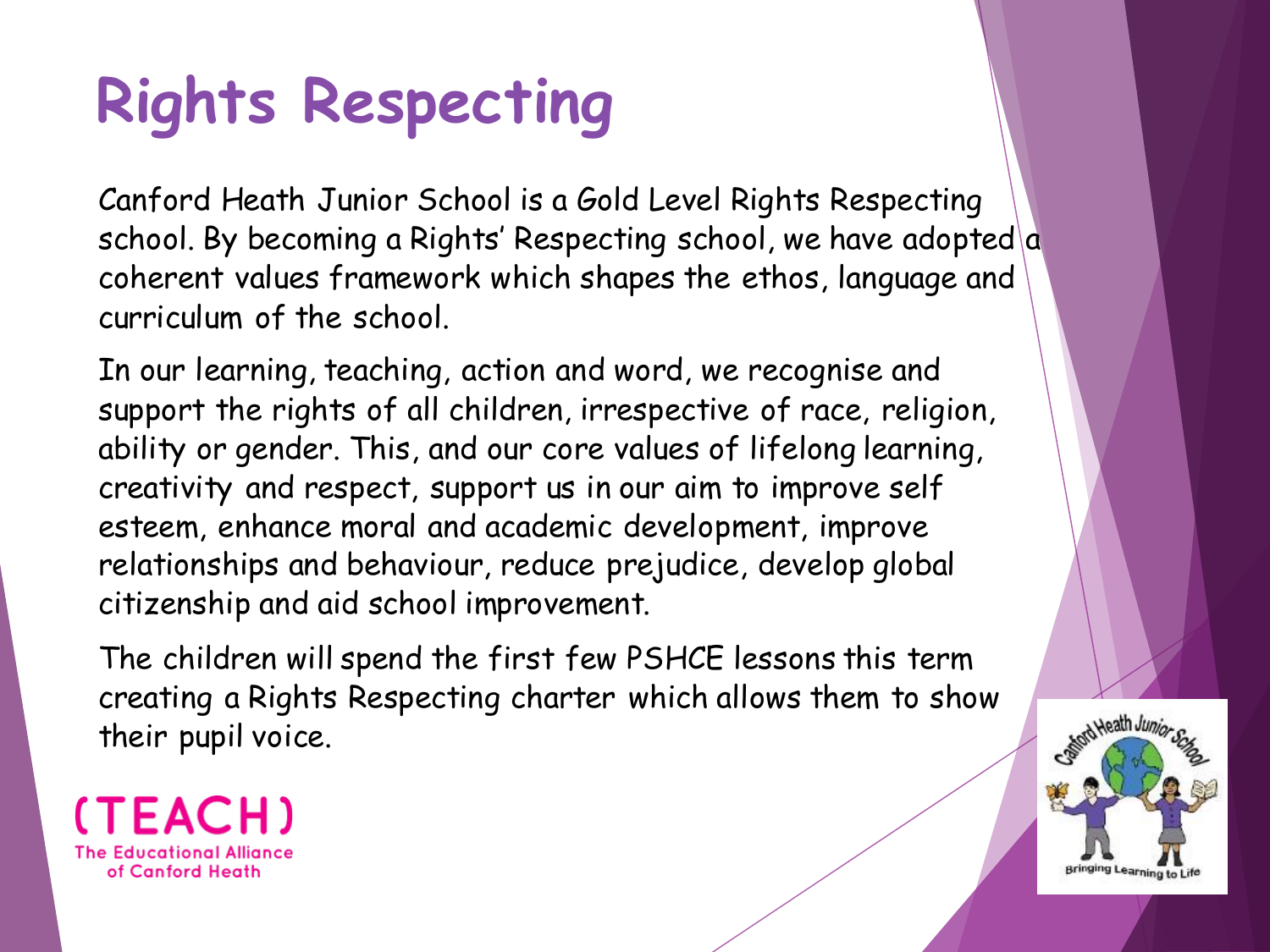# **Term Topics**

**Autumn Term** – Amazing Amazon and World War Two

Spring Term – Wedd Wer Two and Wenderful Me We impose that we have the worder world of parties **Spring Term** – World War Two and Wonderful Me

**Summer Term** - SATs, The Earth from the Air, Rugby Rules tournament, Year 6 Residential to Osmington Bay residential, Constanting and the Leavers' assembly

**Regular Newsletters will keep you up-to-date!**



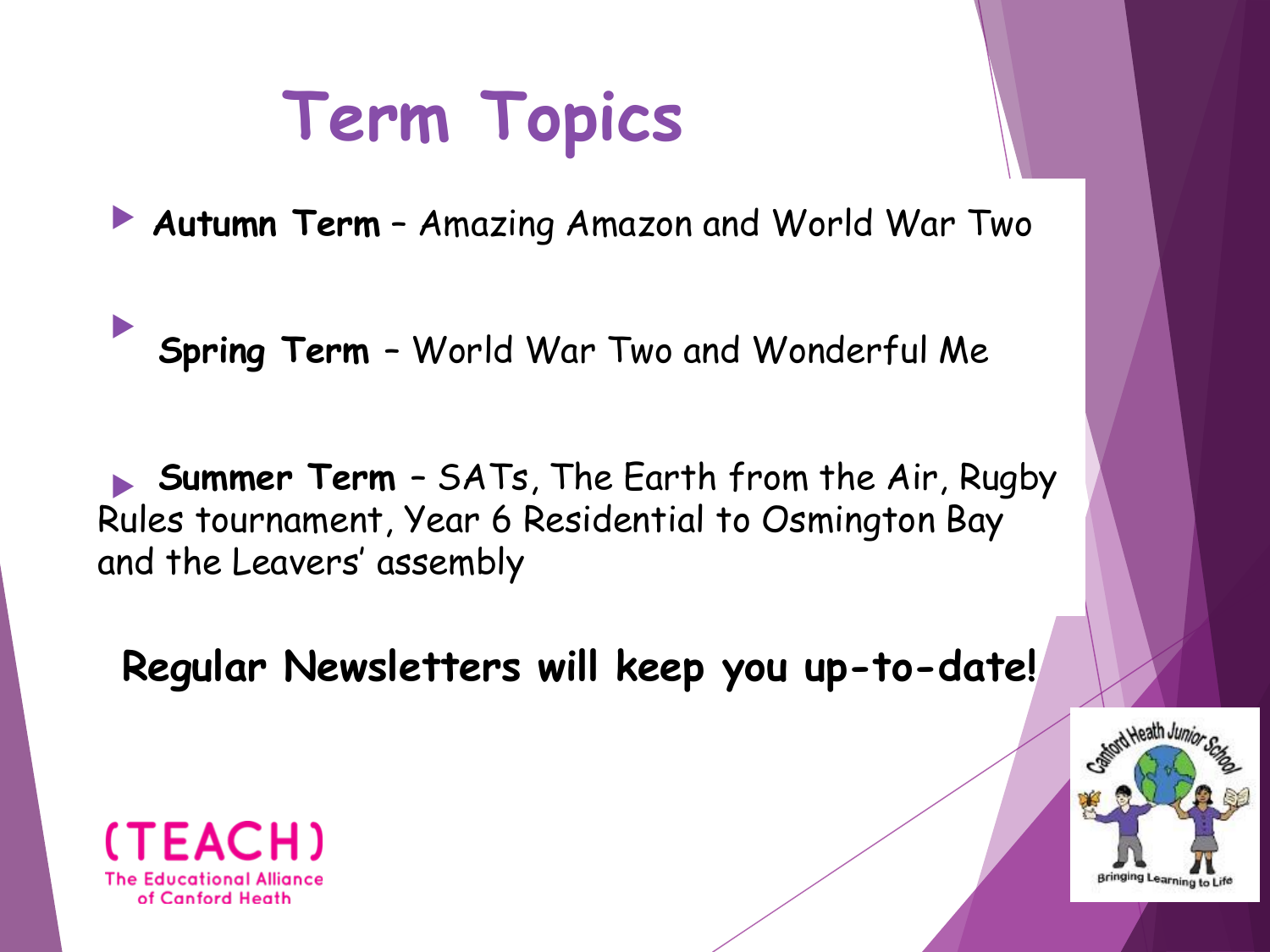# **The School Week**

- **Reading daily has a time per week for a time of a time of a time of a time of a time of a time of a time of a**
- **English and SPaG daily**
- **Maths and Arithmetic daily**
- Science one afternoon
- ▶ Topic includes Geography, History Art, D&T, Music and Science
- PE indoor and outdoor
- ▶ Computing, RaP, French, Music and PSHCE



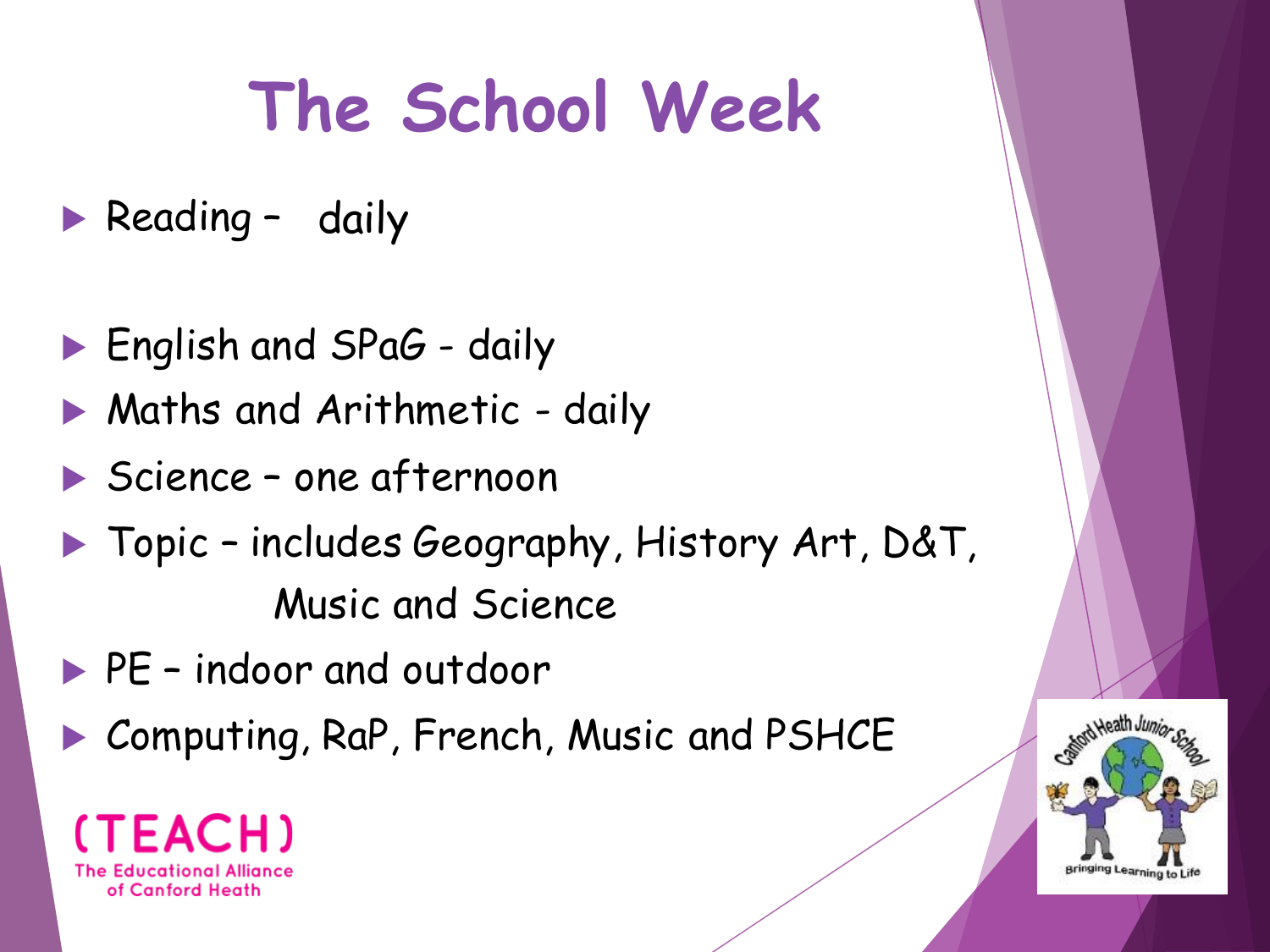# **What else can we look forward to?**

- **Trip to Hengistbury Head**  September
- **Evacuee Day**  7th January WW2 dressing up
- **VE Day**  Party food / WW2 dressing up
- **Darwin, Evolution and Inheritance**  February? TBC
- **SATs party –** 13th May
- **Residential to Osmington Bay** 18<sup>th</sup> 20<sup>th</sup> May
- **End of Year Performance** July Purchasable CD
- **Leavers' Assembly**  July





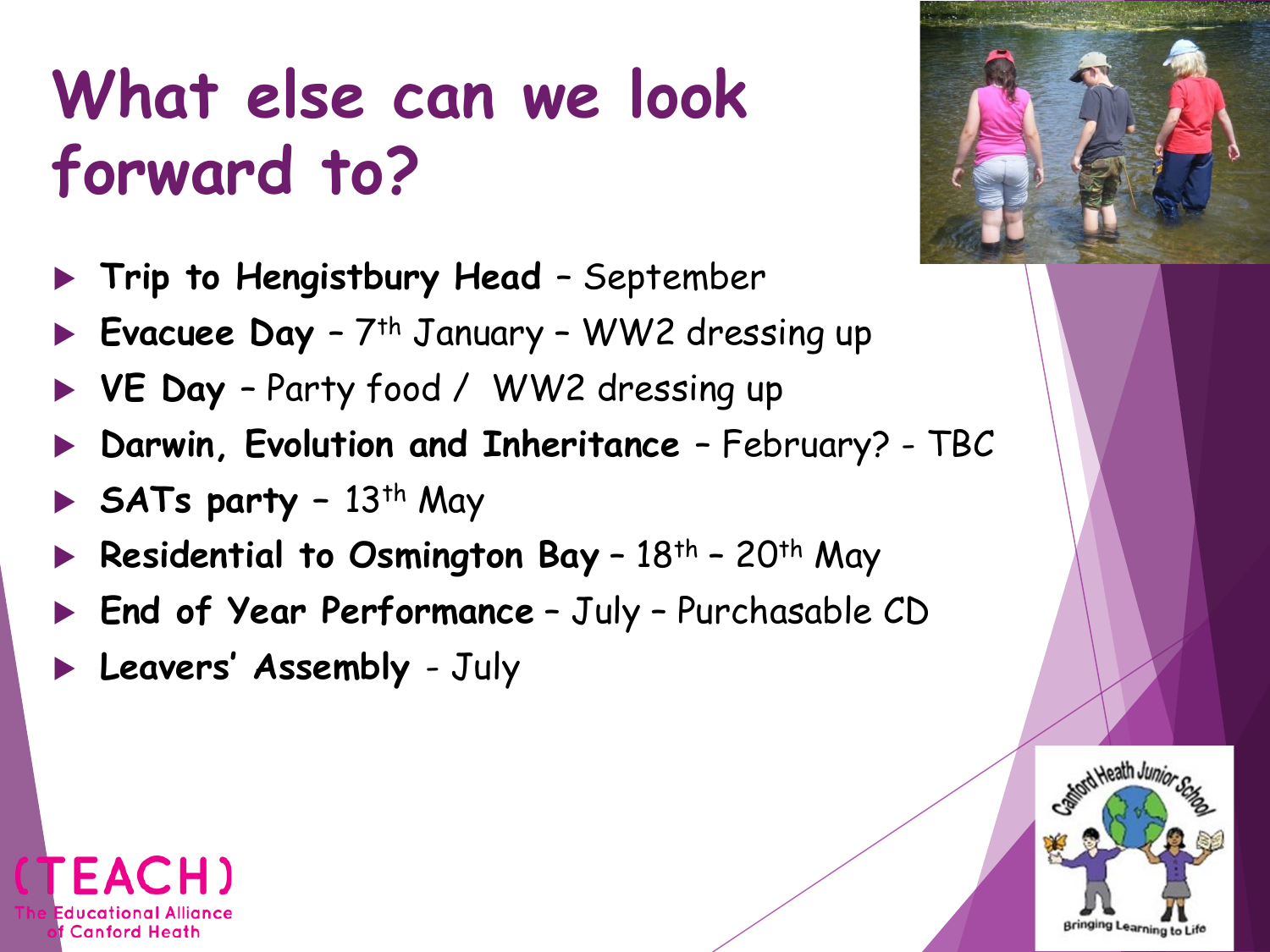# **What are we offering?**

- Commitment and respect for your children as individuals
- Building on previous years' progress
- A secure environment where your children are free to ask the questions they want answered
- Quality lessons by teachers delivering all lessons including English and Maths
- Extra support where required for Maths through targeted intervention.





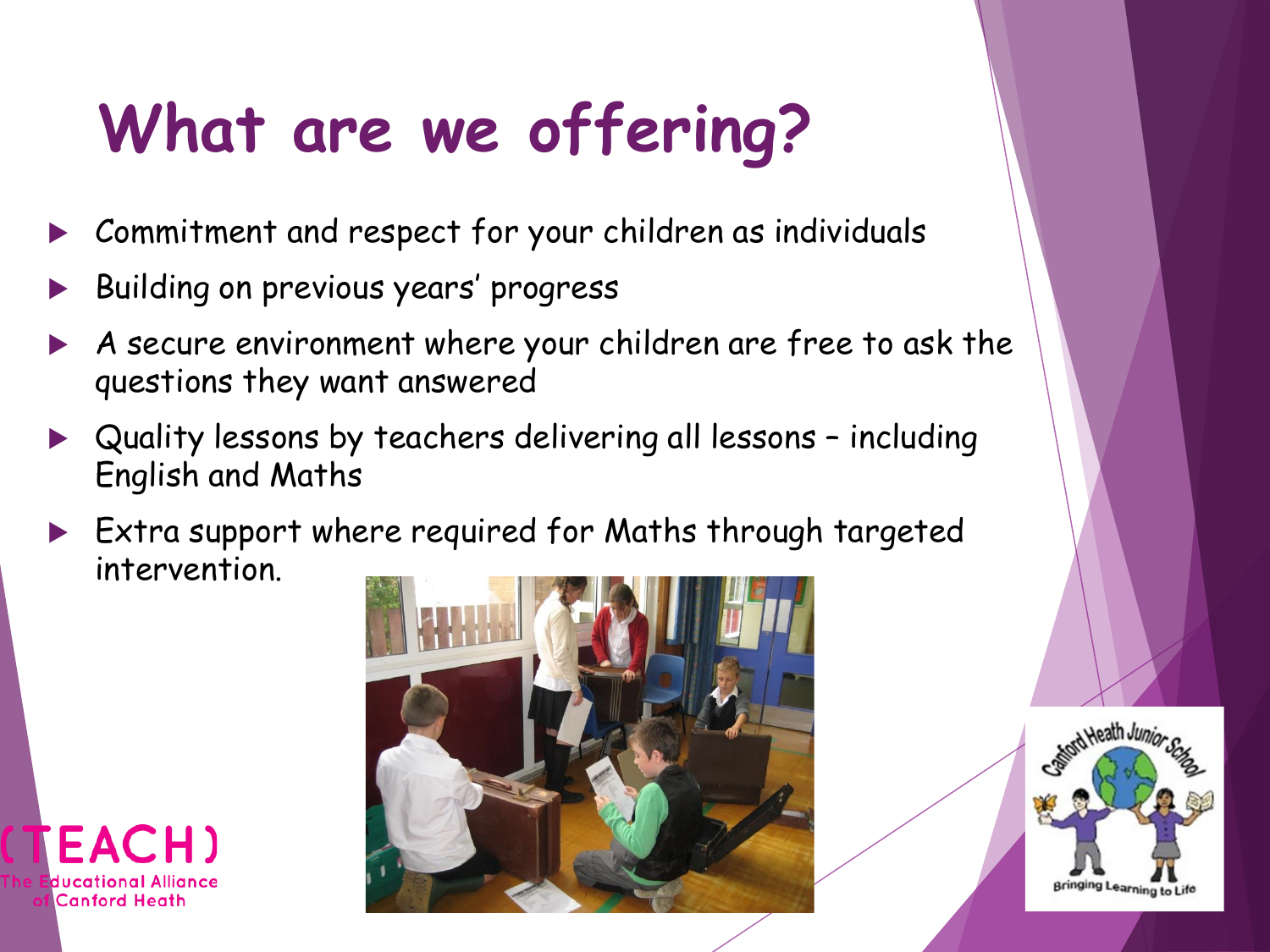#### What we want for the **children**

- A new start every day!
- An environment of shared respect
- A desire to achieve and do their best encouraged by high expectations and challenge
- A love of learning fostered by knowing that their best is all that matters!
- A happy year which leaves fond memories.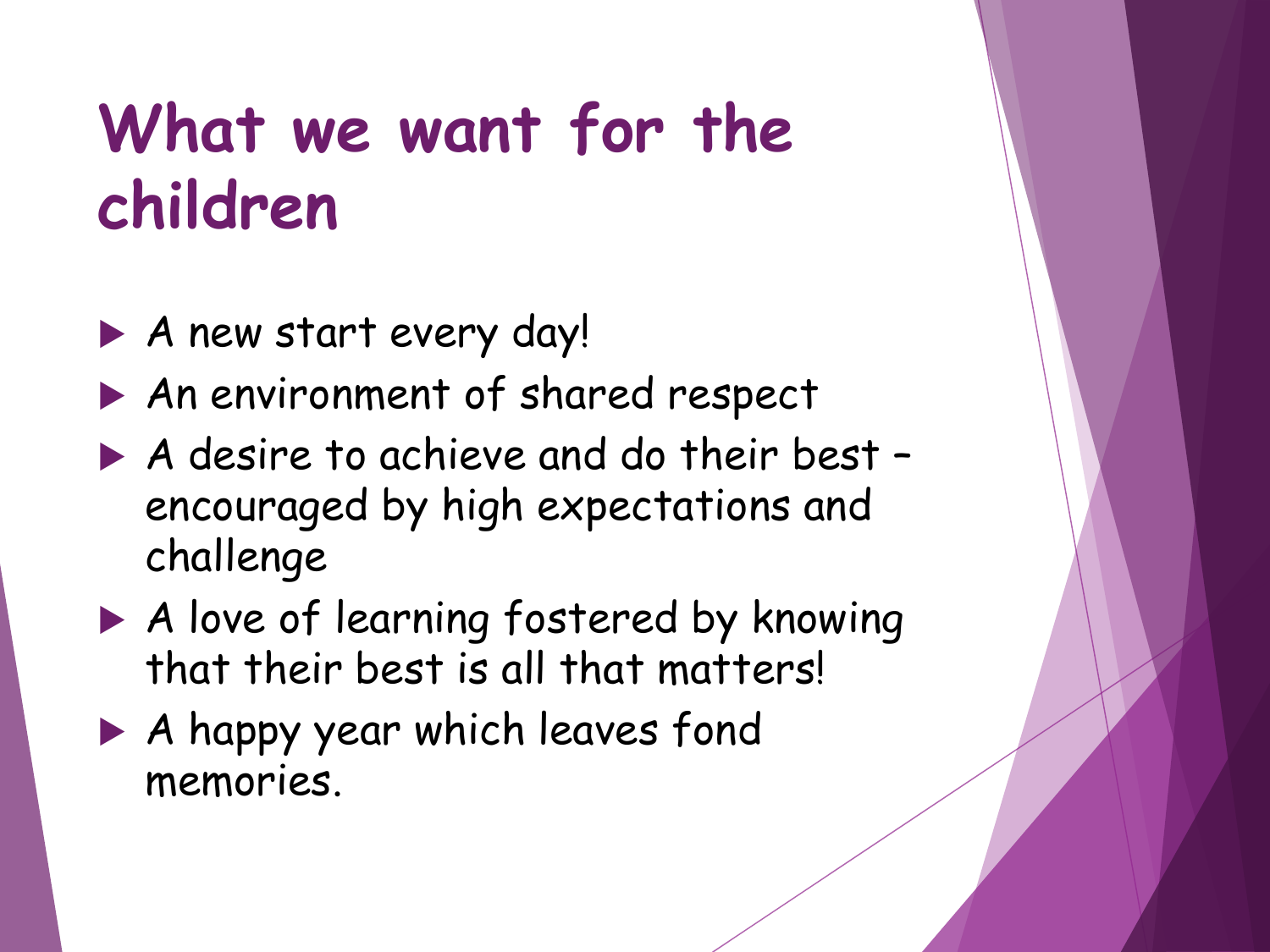#### **What we want for the children**

- Good routines (e.g. remembering PE kit) in order to maximise learning time. PE kits will be sent home weekly to wash which will ensure good hygiene in line with government guidelines.
- A commitment to doing their best and achieving potential in all work
- A reflective approach to learning become life long learners
- Homework done on time and to the best of their best ability let us know if your child is taking longer than 30 minutes on each subject or if there has been a problem completing it
- **Increased independence in their learning in preparation for** KS3 – although we supply all the equipment they need, they need to be responsible for it at all times!



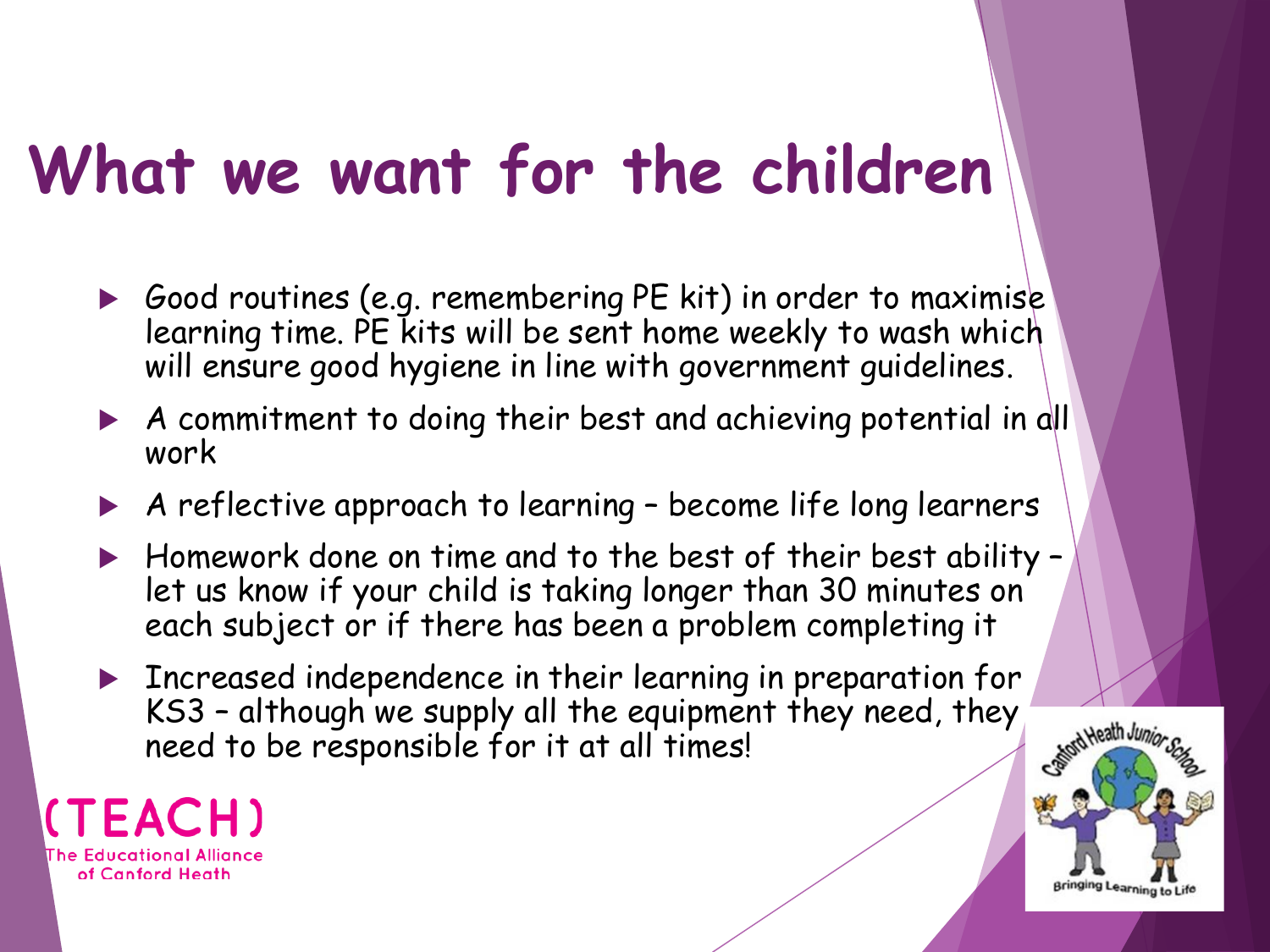#### **Homework**

- **English**  set on Thursdays to be returned following Wednesday (important for developing self assessment)
- **Maths**  set on Thursdays to be completed by the following Wednesday
- **Spellings and sentences** set on a Monday due in on Friday and tested the following Monday
- **Science**  set on different days according to day taught one whole week to complete
- **Reading** daily, but at least 4 times a week, 40 minutes each, signed by an adult for Monday
- **Home Learning Task** set every term, related to topics
- Homework diary signed by the teacher every Monday



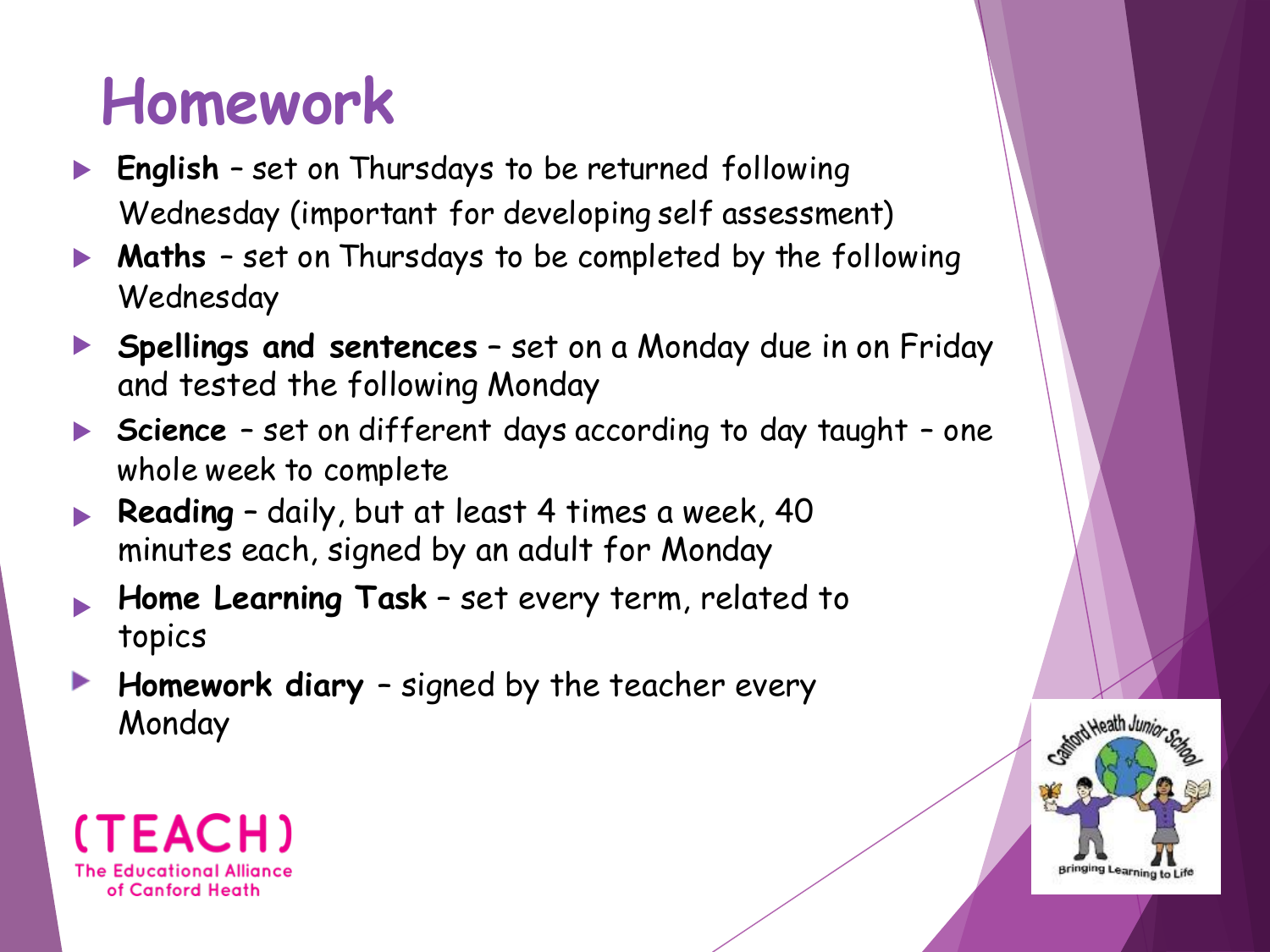

of Canford Heath

- If homework is not handed in, an opportunity will be given at lunchtime.
- $\blacktriangleright$  The children will not be allowed to do their homework in this time. They will be given other work to do.
- $\blacktriangleright$  The expectation is for homework to be done outside of school time.
- We will expect for homework to be handed in the next day. Another opportunity will be given if it is not handed in.

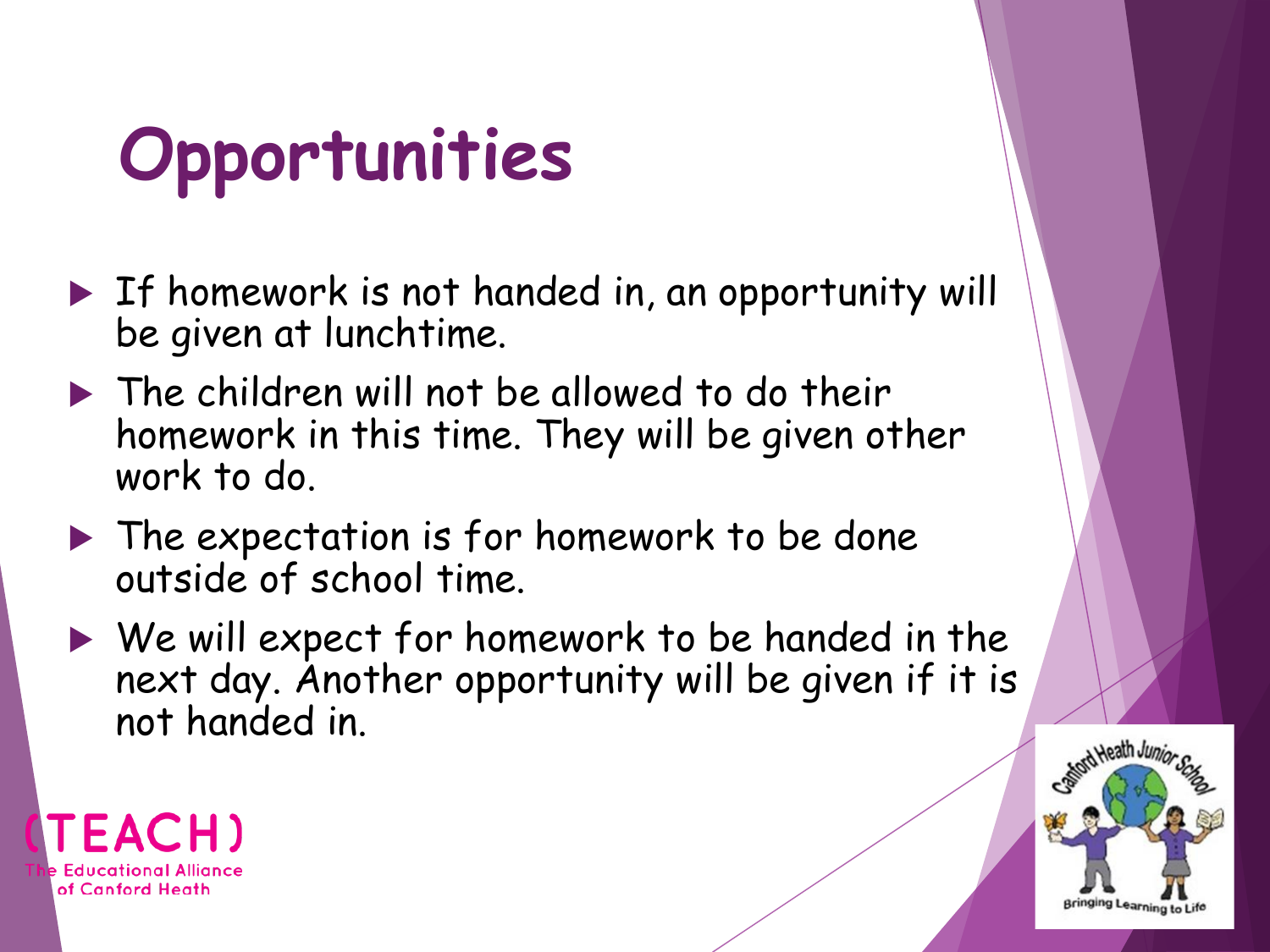#### **The SATS : week commencing 9th May 2022**

- ▶ Compulsory tests for end of Key Stage 2 all year 6 children nationally
- SPAG test

Canford Heath

- Reading comprehension test (one hour)
- $\triangleright$  Maths tests three written papers without calculators, which includes an arithmetic test
- ▶ Writing no written test. Writing grade based on Teacher's assessment which is externally moderated
- **Reading, Maths and SPAG test marked by external** markers and returned at beginning of July – results will be in reports along with teacher assessment which is equally important

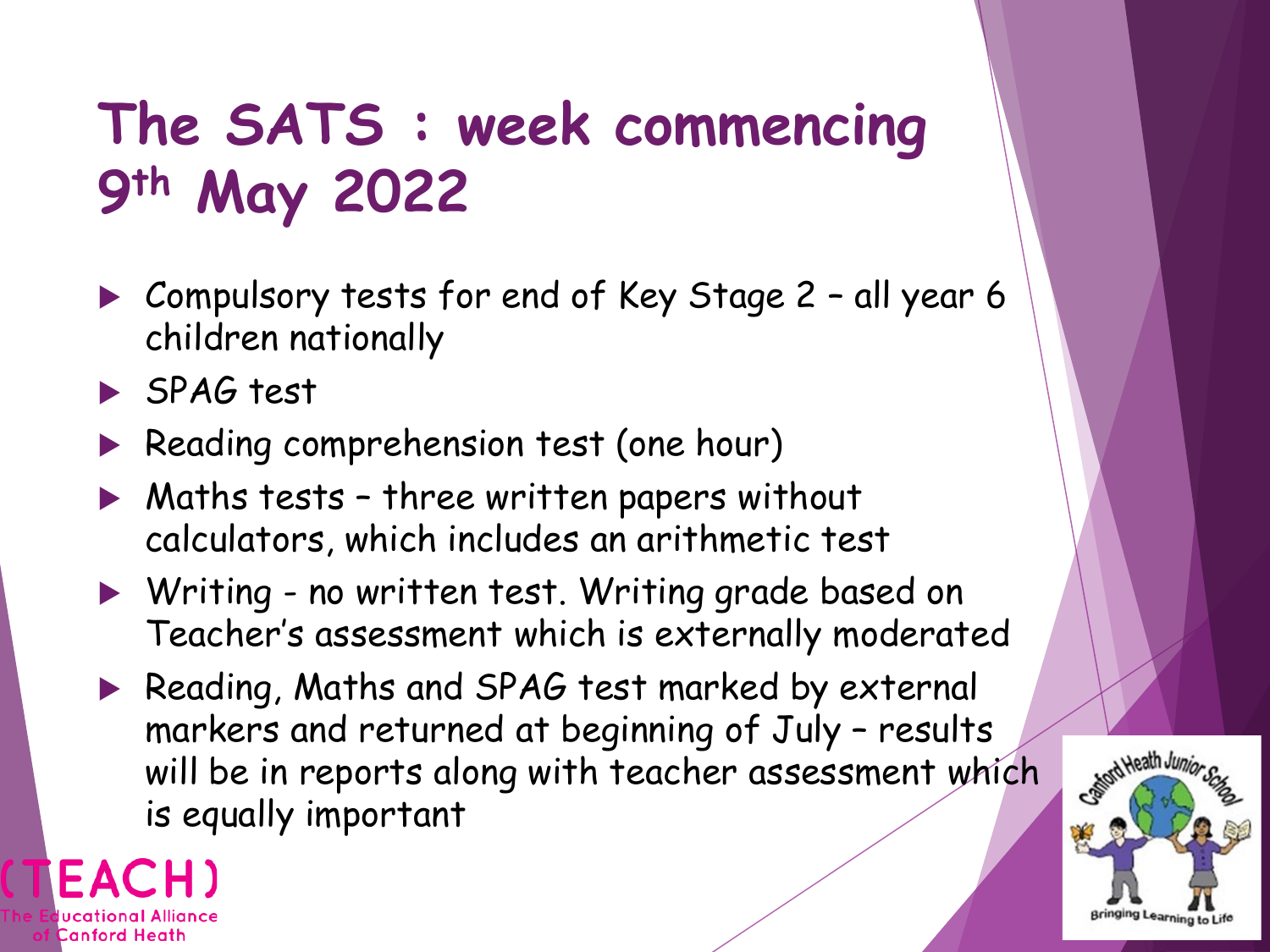# **If you have any concerns during the school year:**

Please, please talk to us!

`anford Heath

- ▶ Use the homework diary as a means of communication
- $\triangleright$  Make an appointment to meet with us
- $\blacktriangleright$  Pastoral issues the fantastic team are there to help! We were recognised by the DFE for the quality of our pastoral care so please, please use them.

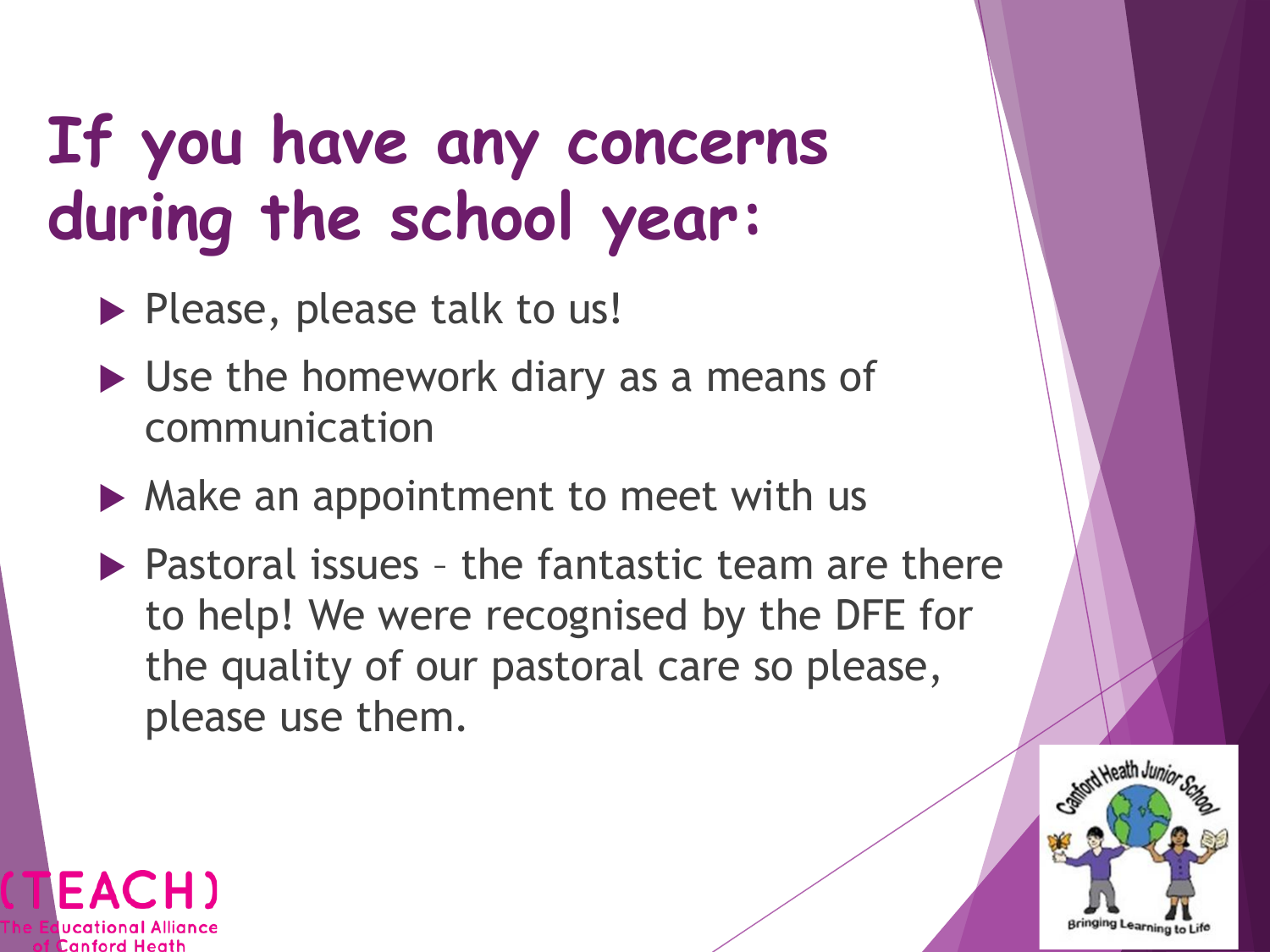#### **School website – keep up to date!**

**WELCOME TO** CANFORD HEATH JUNIOR SCHOOL

Please remember to let the office know if your details have changed, because a lot of the communication is done by email.



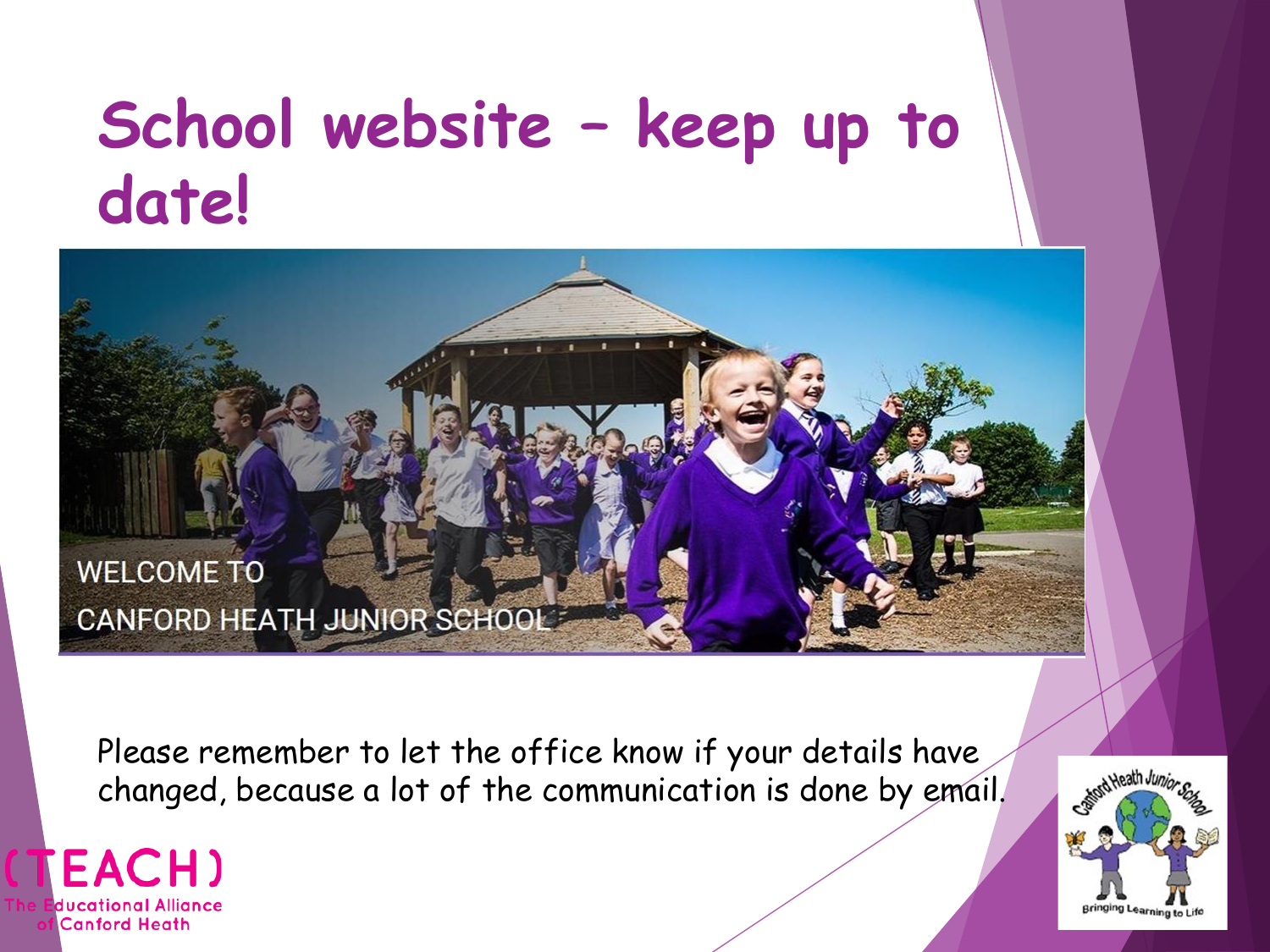Keep your eye out for secondary school open evenings by checking the school's website.

Have a look at more than one.





**Educational Alliance** of Canford Heath